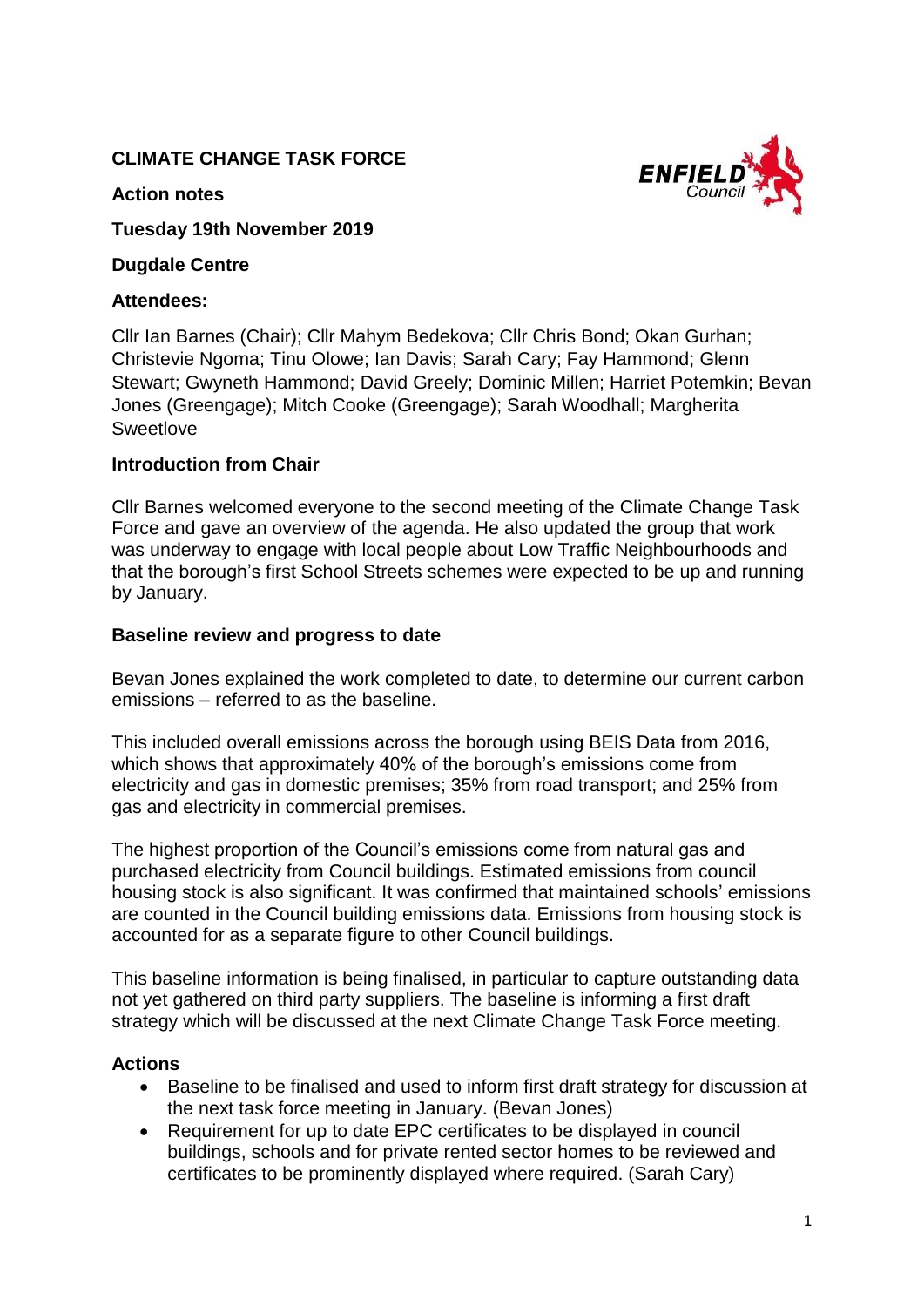# **Moving to purchased renewable energy in council buildings**

Sarah Cary presented options for switching to renewable energy for electricity provision in council buildings, communal areas in council housing blocks and schools.

### **Actions**

- Work to continue to assess options for switching to a Renewable Energy Guarantees Origin (REGO) certified renewable electricity provider at the earliest possible opportunity. (Sarah Cary)
- A plan to be developed for how the Council will reduce overall energy use within buildings. (Sarah Cary, supported by Bevan Jones)

#### **Investment in renewable energy**

Sarah Cary presented an overview of successes to date in regard to renewable energy, including Energetik's heat network and installation of ground source heat pumps in 400 council homes. Sarah then gave an overview of future options for Council investment in renewable energy infrastructure for the borough.

### **Actions**

• Work to continue to assess options for investing in renewable energy infrastructure, which includes assessing options for both solar energy and onshore wind energy, as well as further developing Energetik's heat network, council housing retrofitting and continuing with the excellent achievements already made with the installation of ground source heat pumps. (Sarah Cary)

### **Overview of approach to electric vehicle charging**

Dominic Millen gave an overview of current electric charging infrastructure in the borough and issues to consider on how the Council increases provision.

### **Actions**

• Develop a plan for increasing electric vehicle charging in the borough as part of the draft strategy. (Dominic Millen supported by Bevan Jones)

### **Enfield Chase Restoration Project**

Ian Davis gave an overview of the Enfield Chase Restoration Project, which will restore up to 100 hectares of woodland in the north of Enfield.

### **Actions**

- Work with partners to further develop our plans for reforestation across the north of Enfield, capitalising on opportunities that may present as a result of the Environment Bill. (Sarah Cary)
- Develop our plans for how we can also facilitate tree-planting across parks and within schools in the borough. (Sarah Cary and Clara Seery, supported by Bevan Jones)